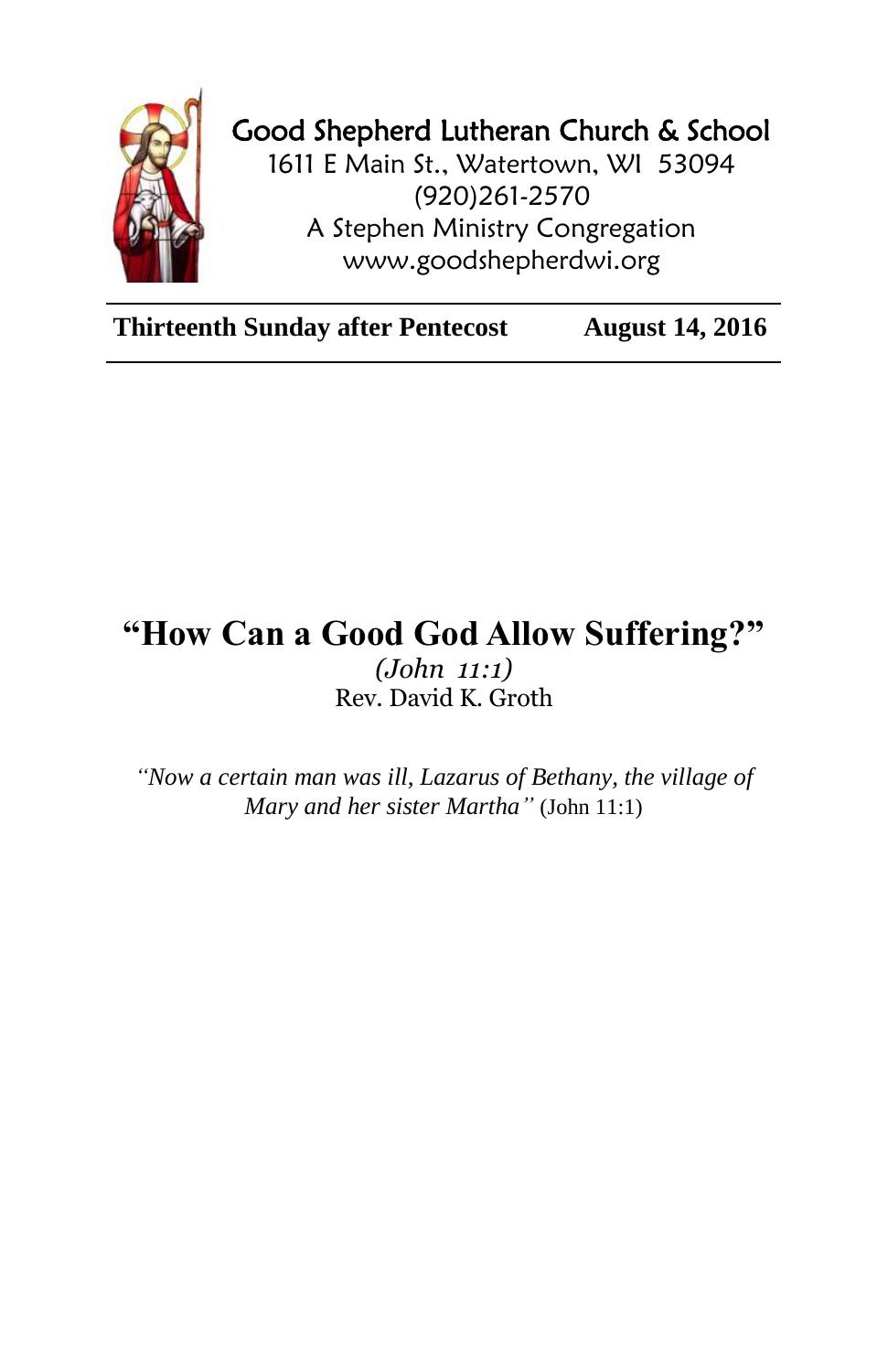**COLLECT:** Almighty God, merciful Father, Your thoughts are not our thoughts, Your ways are not our ways. In Your wisdom You permit evil and suffering to befall us. We implore You, let not the hearts of Your people despair nor our faith fail us, but sustain and comfort us. Bring hope and healing in our sufferings, that we may find relief and restoration, through Jesus Christ, Your Son, our Lord, who lives and reigns with You and the Holy Spirit, one God, now and forever. Amen.

I got to know Josh in the UW-Band. He also played baritone. We were standing on the field after practice. It was September, 1985, and we had just learned of the devastating earth quake in Mexico City. 8.0 on the Richter Scale. Hundreds of buildings collapsed, including a number of hospitals, also the university hospital with 536 beds. In the end, the quake killed over 5,000 people, and several thousand more were seriously injured.

Somewhere in our conversation Josh shook his head and blurted out, "I refuse to believe in a God who allows such suffering." I didn't know what to say. I've had time to think about it since. His assumption was this earthquake was an unnecessary evil. God could have stopped it, but he didn't. According to Josh, the world is full of pointless evil and suffering, suffering from which no good can come. And if we're honest, we often think the same thing. We cannot imagine good coming out of this earthquake, or that disease, or this car wreck. Tucked away in the assumption is this: if the evil appears pointless to me, then it must *be* pointless. But does that really make sense? Just because we cannot see or imagine a good reason why God allows evil and suffering, does that mean there can be no good reason? God surely has thoughts and plans that you and I are not privy to, and could not understand them even if we were.

Isaiah 55, "My thoughts are not your thoughts, neither are your ways my ways," declares the Lord. "As the heavens are higher than the earth, so are my ways higher than your ways and my thoughts than your thoughts" (v. 8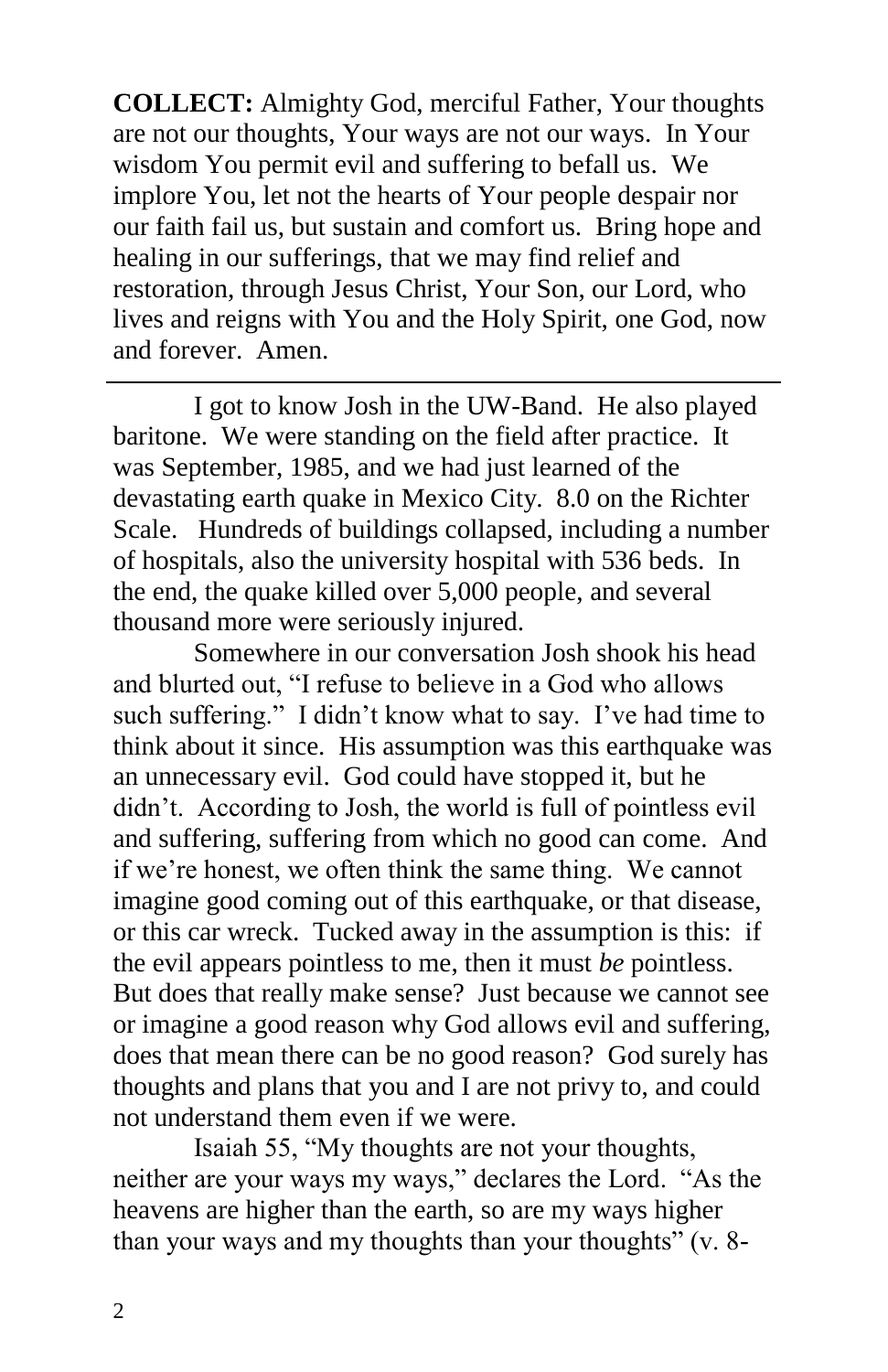9).

Remember the story of Joseph, and how his brothers sold him into slavery? Joseph must have wondered, "Why God? *Why* did you let this happen?" And he had a lot a time to think about it. Remember, Potiphar bought Joseph as a slave. In time, Potipher's wife wanted to sleep with Joseph. Joseph consistently refused out of loyalty to Potipher and to God. Humiliated, Potifar's wife accuses Joseph of trying to rape her, so Joseph, for the next two years, finds himself in the slammer doing hard time. Again, he must have been asking, "Why God? What did I do to deserve this? I try to do right, and this is how you reward me?"

But those were not wasted years. God used those years and experiences to strengthen and refine and season Joseph's character and faith. Because God was with him, Joseph rose up over time and even became a powerful player in Pharaoh's court. God actually used Joseph to save thousands of lives and even his own family from starvation. Now consider: if God had not allowed Joseph to be sold into slavery and imprisoned, he would have spent his life tending sheep and goats. He never would have become such a powerful agent of good for others. And we also wouldn't have that remarkable story of painful forgiveness. "You meant it for evil" Joseph told his brothers. "God meant it for good." Joseph knew God was able to work great good out of their evil act. I suspect there came a time in Joseph's life when he looked back, and, though he would never want to go through it again, yet he was grateful for that suffering now woven into the fabric of his being.

I think many of you can identify with that. You look back at your own suffering, and though you wouldn't want to go through it again, you can see how it was a time of personal and spiritual growth. While we are in it, suffering usually feels pointless and evil. Later, however, we can often see how God was with us and worked good through our suffering.

I remember visiting a prisoner in St. Louis. He wasn't very old but had already lived a rough life. He had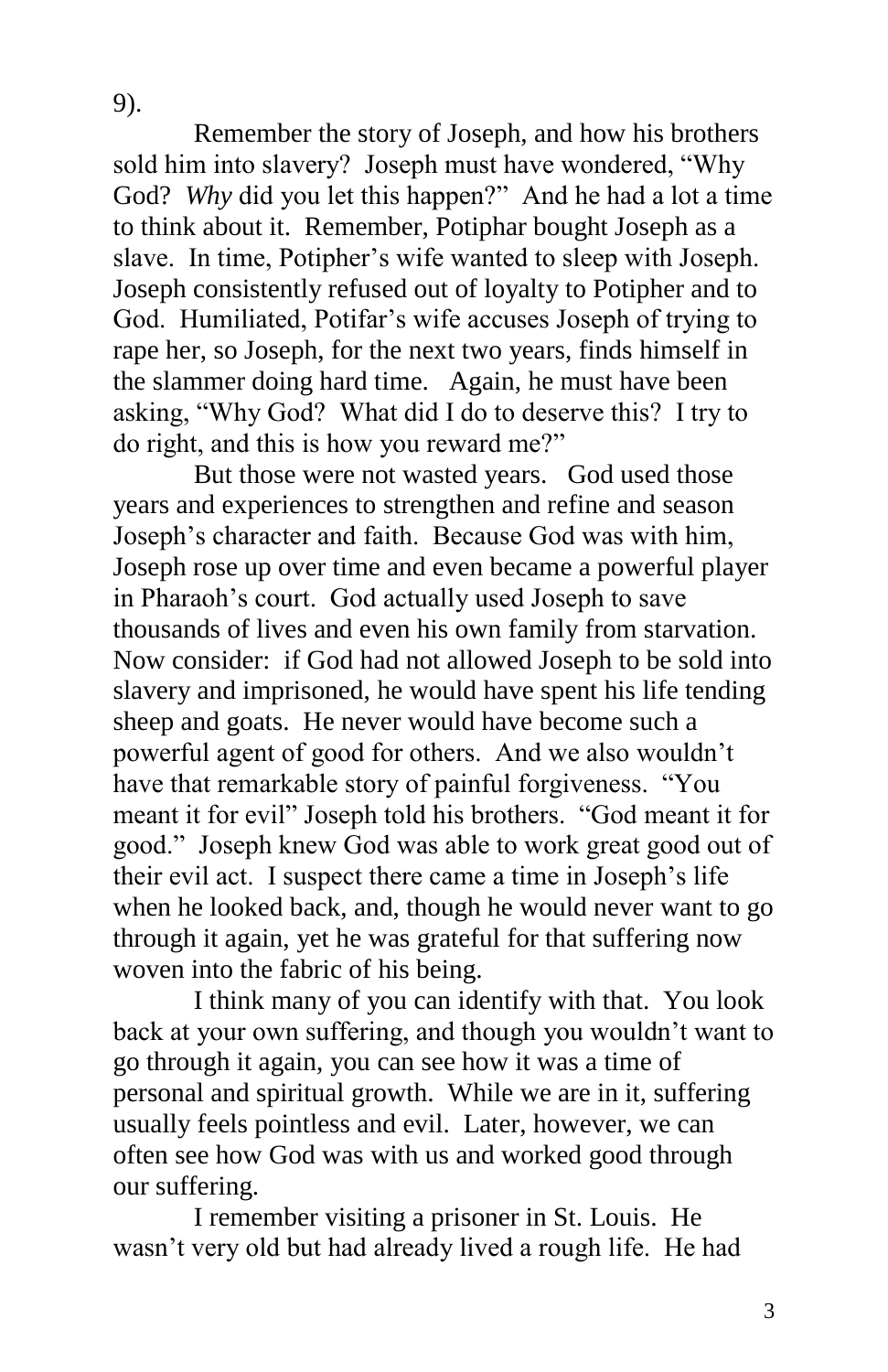been a selfish and cruel, a drug addict and a dealer. He was the target of a drive-by shooting and was hit multiple times and left for dead on a St. Louis sidewalk. He spent weeks in the ICU, and then years in prison. He lifted his shirt and showed me some of the scars and took my hand and had me feel a pronounced little bump under the skin of his cheek bone. It was a bullet that was still lodged there that the doctors, for whatever reason, chose not to remove. He was in prison, but he was alive and clean of drugs and looking forward to getting out and finding work and living again. He was actually grateful. "It was an awful price to pay" he told me, "but I thank God it happened."

In our Gospel lesson, we have another account where everyone seems to be asking, "Where was God?" It happens in a village called Bethany. According to John, Lazarus, Martha and Mary were among the best friends Jesus had. He stayed with them on numerous occasions. Who can forget the time when Martha worked herself into an angry lather while her sister Mary sat at the feet of Jesus?

In any case, when Lazarus became deathly ill, the sisters send word to Jesus. The messenger tracks Jesus down and delivers the message. The messenger returns, but Jesus does not. Why? Lazarus is a good man and a friend. Would it not be reasonable to assume Jesus would try to be there for them? Lazarus' condition rapidly declines. Still, no Jesus. Then, Lazarus slips into the dying process, and the sisters feel helpless. Maybe they take turns through the night, holding vigil, mopping his forehead, telling the sleeping man Jesus will come soon. But he doesn't. Whenever Martha and Mary hear voices or footsteps outside they think maybe it's him! But it never is. And when Lazarus finally dies the sisters can hardly believe it.

Neighbors, well-wishers, friends from Jerusalem . . . they all start converging on that little house in Bethany. But Jesus, he's conspicuous by his absence. A day after his death, Jesus doesn't come. Two days, three days . . . still no Jesus. When Lazarus has already been in the tomb for four days, finally Jesus saunters in to Bethany,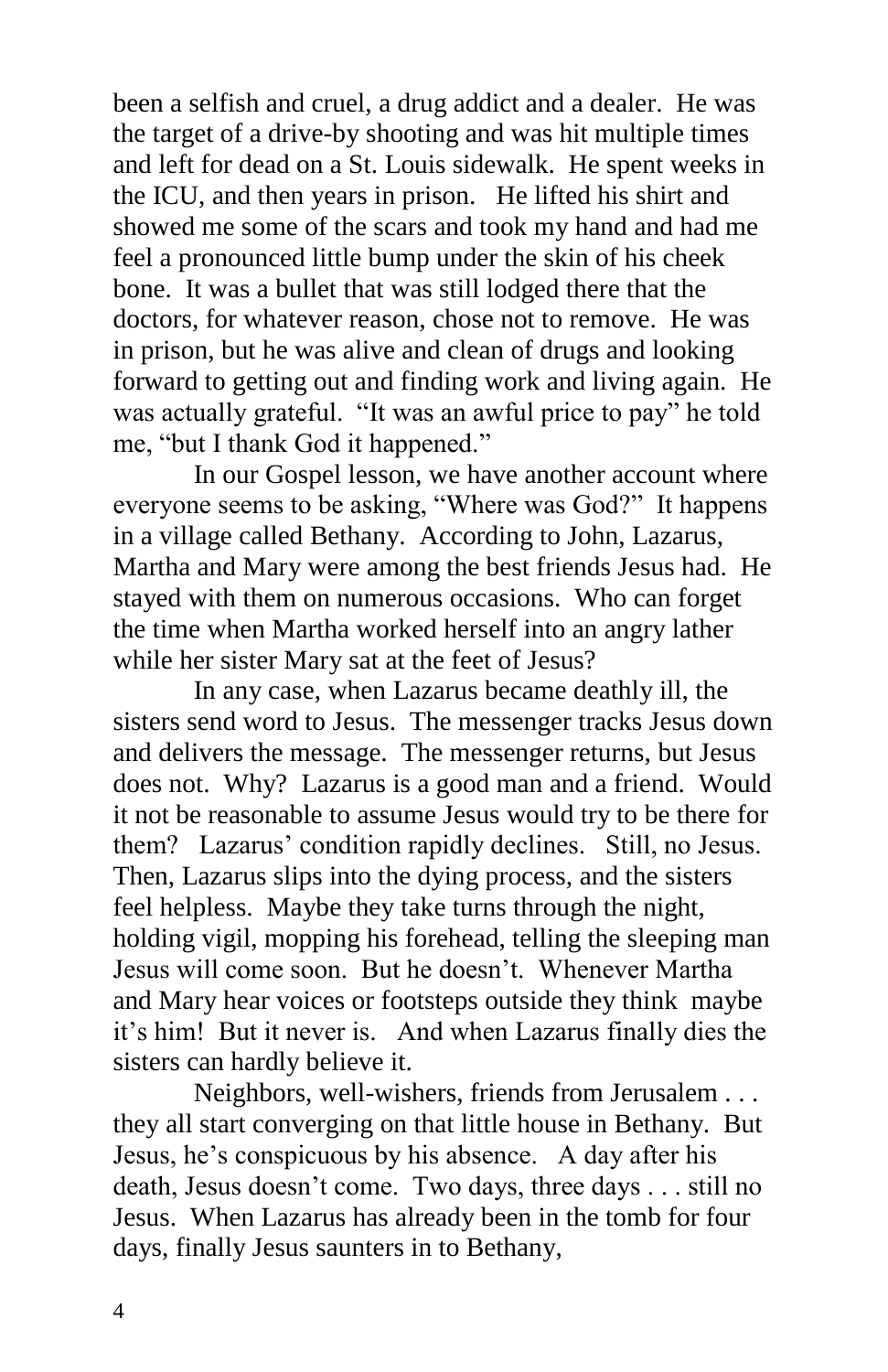Did the sisters notice? Martha goes out to meet him, but Mary doesn't. Scripture records no greeting. Martha simply says to Jesus, "Lord, if you had been here, my brother would not have died." Later, Martha retrieves Mary still within the house, and again, no greeting. Mary says the very same thing. "Lord, if you had been here, my brother would not have died." The women have measured their words (which is admirable), but the resentment is almost palpable. In fact, my guess is they're peeved. I think what they really want to say is, "Lord, you weren't that far away! And he was your friend! What could have been so important?" Notice, the people from Bethany are also aware of the apparent indifference. In verse 37, they're asking each other, "Could not he who opened the eyes of the blind man have kept this man from dying?"

Earlier, when Jesus had first heard the message that Lazarus was ill, he told his disciples, "This sickness . . . is for the glory of God, so that the Son of God may be glorified through it." So we as readers know that Jesus has some sort of plan in mind, but no one in Bethany knows this. All they know is that Jesus didn't come. They're all asking the same question we often ask: "Where was God?" And there's at least a chance one or more might be thinking, "There was no good reason for this death. Therefore either Jesus isn't good or Jesus isn't God." Or, in the words of Josh, "I refuse to believe in a God who would allow this."

In any event, no one is anticipating good to come out of this. Even when Jesus walks to the tomb and tells them to roll back the stone, Martha says, "No, Lord . . . the stench! It's been four days." No one is expecting good to come out of Lazarus' death. They cannot even imagine the possibilities . . . not until they hear the words, "Lazarus, come out!"

There are times when you and I cannot even imagine the possibilities for why our good and all-powerful God allows what feels like pointless suffering. Could it be God has reasons we cannot know or understand? In fact, (and this is important), to think we should be able to figure out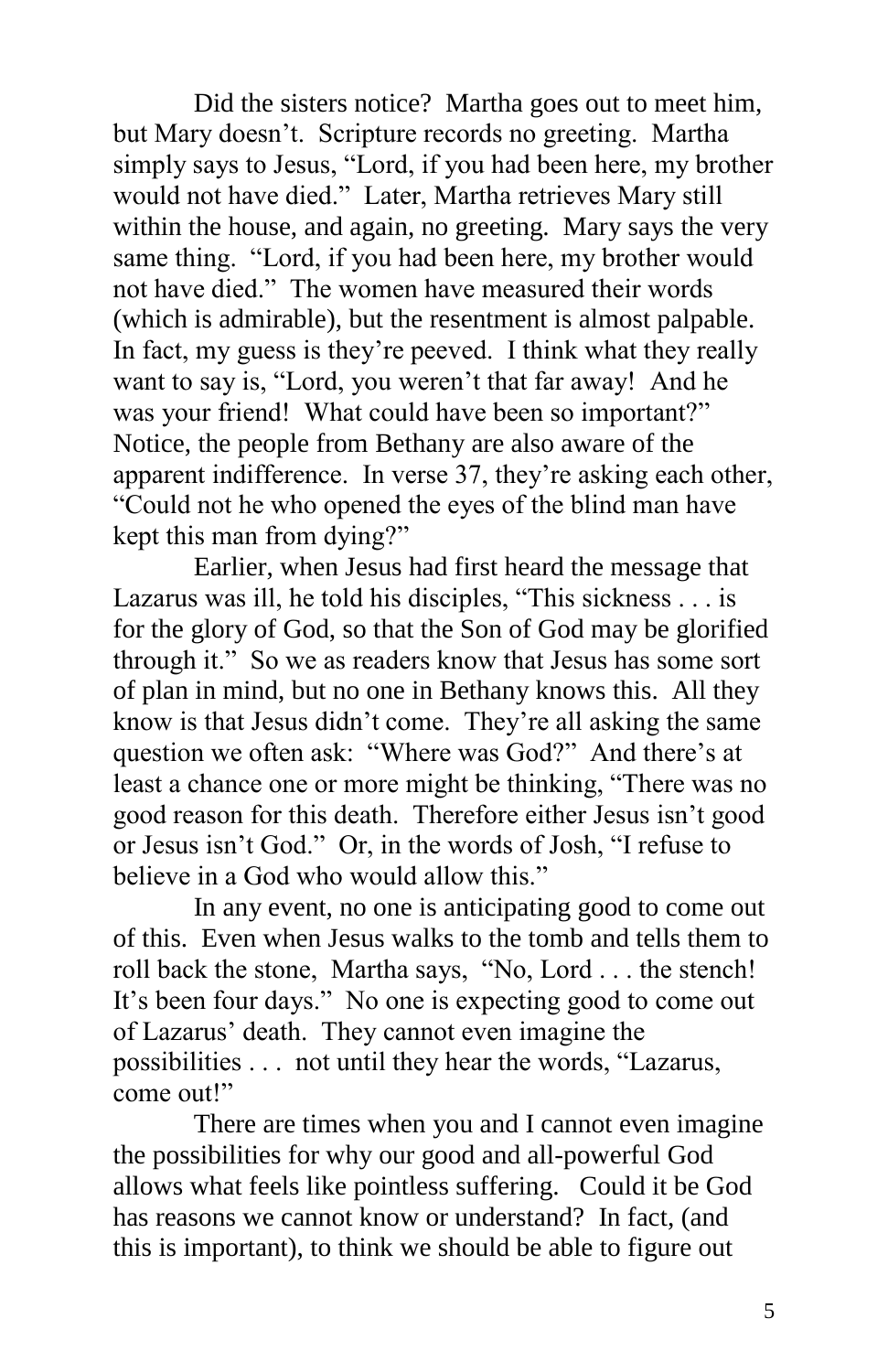God's reasons for suffering exposes our assumption that God isn't much smarter than we are, or that we are about as smart as he is. Said another way, to think we should always be able to figure out why God allows suffering can be called idolatry.

Sometimes with my  $8<sup>th</sup>$  grade confirmands I'll ask them to make two fists with their hands [thumbs out, knuckles together]. Doctors say that's the approximate size of your brain. "Do you expect to plumb the depths of God's mind within so small a space?"

"I refuse to believe in a God who allows such suffering". Imagine, a sophomore in college still plagued by zits and pimples, all puffed up and self-righteous, plopping himself down in a judgment seat over God. But we do that too. "Where was God?" we ask. Why did you let it happen?" Often with those questions, we're not really interested in answers. We're more interested in demanding God to justify himself before us. Job crossed that line. Remember?

He had lost everything . . . family, friends, wealth, health, property. It was all taken from him. The first 37 chapters are full of blustery and windy words from Job and his friends wondering why. Why did you do it God? For 37 chapters the Lord remains silent. Finally, in chapter 38, the Lord speaks. "Who is this that darkens my counsel with words without knowledge? Brace yourself. Now I'm going to question you. Where were you when I laid the earth's foundation? Tell me if you understand. Surely you know!" (Job 38:1ff). The Lord floods Job with a long string of questions, 41 by my count. And to each of these, Job must simply plead ignorance of God's inscrutable ways. Having no answers to the 41, Job vows to be silent. But the Lord's not yet finished. He asks of Job eighteen more questions, the first of which is, "Would you condemn me to justify yourself?" Job gets the message and confesses his sin. "I have uttered what I did not understand."

Do you see what the Lord is doing? He's saying to Job and us, "There's more going on than you can understand.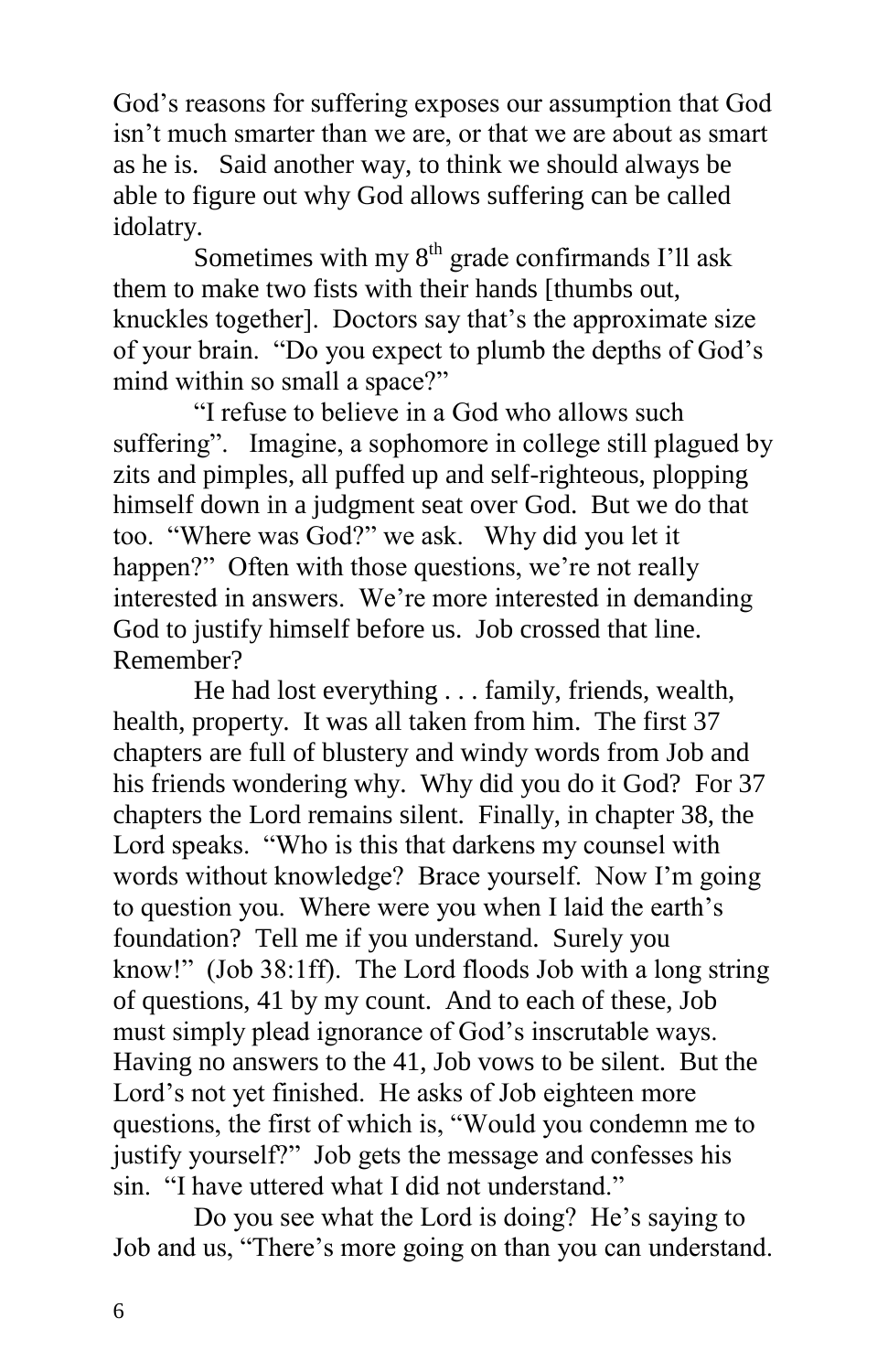You're going to have to trust me on that. Don't accuse me of evil or injustice or indifference or impotence. Trust me."

Finally, a person might say, "So what? I'm still angry. All this doesn't get the Christian God off the hook for the world's evil and suffering!" In response I would simply say the Christian God came to earth to deliberately put himself *on* the hook of human suffering. Jesus didn't walk away from it. He willingly entered it. And no man has experienced anything like the suffering he did. Torture? Check. Betrayal? Check. Hatred? Unfair trial? Condemned as guilty though perfectly innocent? Check! And remember who he was. If a co-worker turns on you and criticizes and condemns you, it's painful. If someone you're dating does that, it's qualitatively more painful. If your spouse does this to you, or a parent does this to you when you're still a child, the psychological damage is immeasurably worse. We cannot fathom, however, what it meant for Jesus to lose the infinite love of the Father that Jesus had from all eternity. But that's what happened on the cross. No longer beloved Son, but now guilty and damnable and feeling the white-hot center of the Father's wrath. Why? Jesus bore, as the substitute in our place, the agonizing exclusion from God that we deserved. He suffered for *our* sins so that someday he can put an end to evil and suffering without putting an end to us.

So let's ask again, "How can a good God allow suffering?" Because of the cross we know what the answer isn't. It cannot be because he doesn't love us. It cannot be because he's indifferent to us. It cannot be because he's unwilling or unable to intervene for us. The truth is God so loves us, and he takes our suffering *so* seriously that he willingly assumes it on himself.

You and I may never know the reason why he allows it in our lives, but because of Christ we can face suffering with hope and trust rather than bitterness and despair. And remember, the Christian witness is never stronger than when we're suffering. Suffering will give you opportunities, one after another, to testify to the hope you have in Christ. There's a certain street credibility that sufferers have when they point to